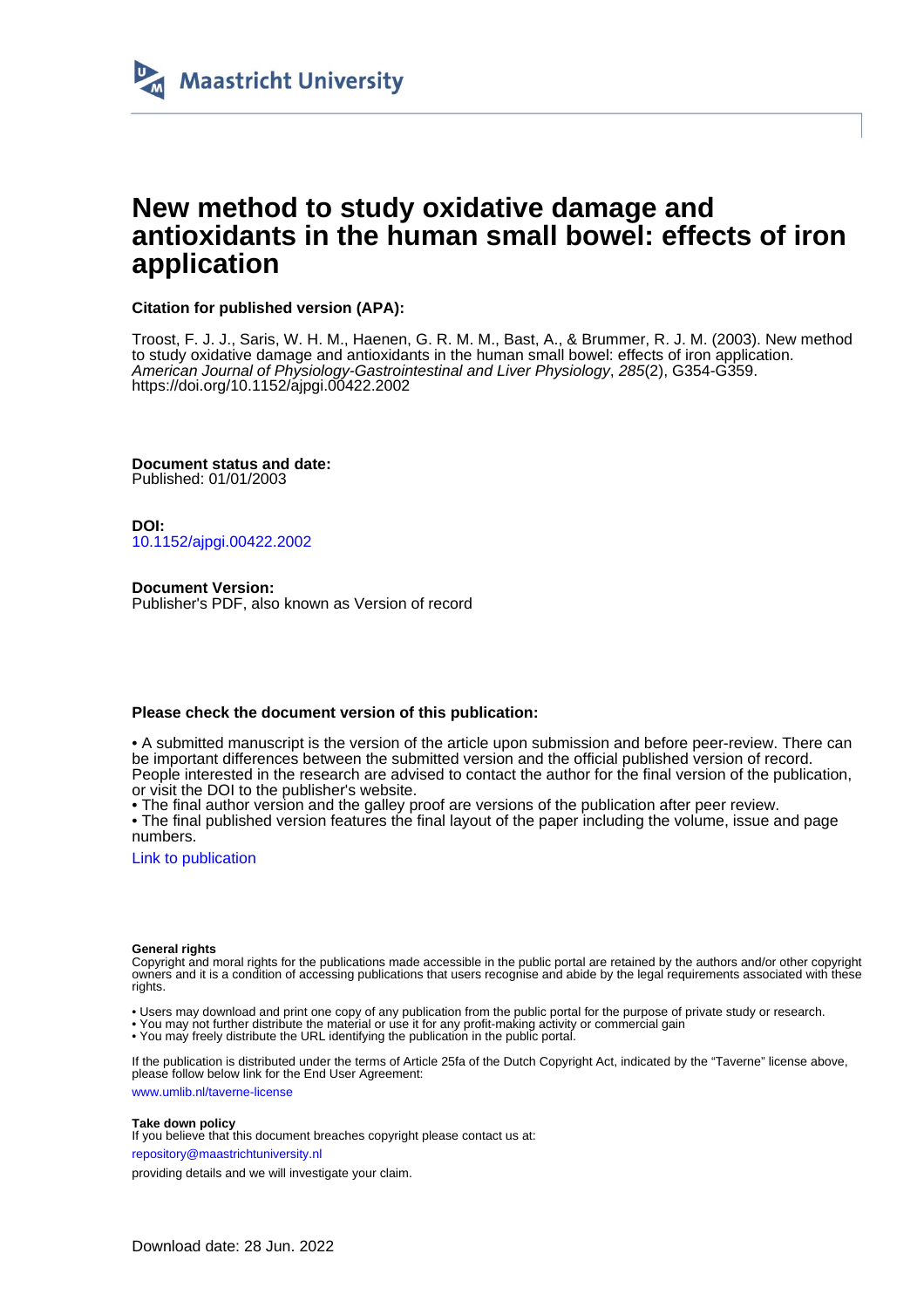

American Journal of Physiology - Gastrointestinal and Liver Physiology

# **application antioxidants in the human small bowel: effects of iron New method to study oxidative damage and**

**Robert-Jan M. Brummer Freddy J. Troost, Wim H. M. Saris, Guido R. M. M. Haenen, Aalt Bast and**

*AJP - GI* 285:354-359, 2003. First published Apr 30, 2003; doi:10.1152/ajpgi.00422.2002

# **You might find this additional information useful...**

This article cites 26 articles, 5 of which you can access free at: <http://ajpgi.physiology.org/cgi/content/full/285/2/G354#BIBL>

Updated information and services including high-resolution figures, can be found at: <http://ajpgi.physiology.org/cgi/content/full/285/2/G354>

Additional material and information about *AJP - Gastrointestinal and Liver Physiology* can be found at: <http://www.the-aps.org/publications/ajpgi>

This information is current as of February 23, 2005 .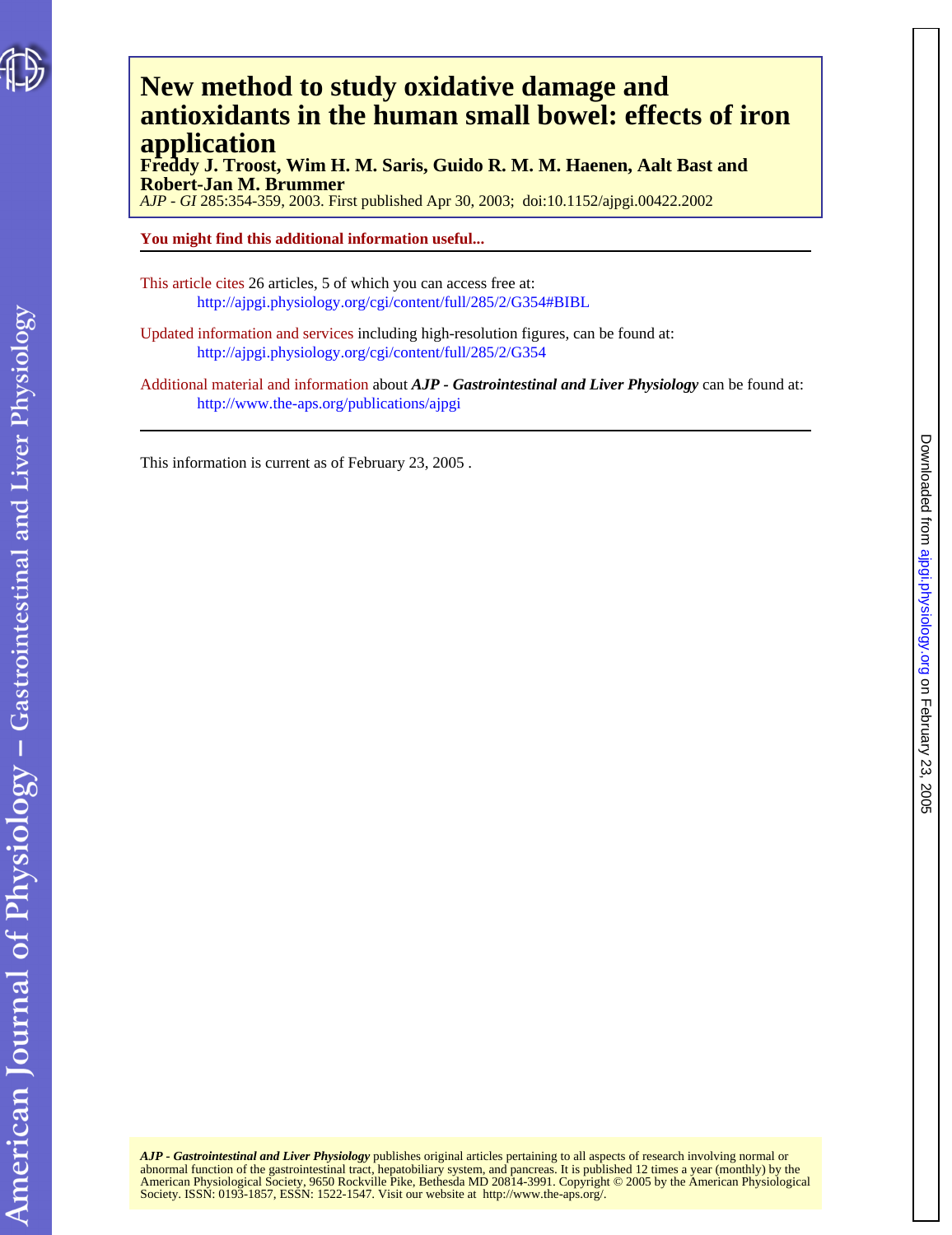# New method to study oxidative damage and antioxidants in the human small bowel: effects of iron application

**Freddy J. Troost,1 Wim H. M. Saris,1 Guido R. M. M. Haenen,2** Aalt Bast,<sup>2</sup> and Robert-Jan M. Brummer<sup>3</sup>

*Departments of* <sup>1</sup> *Human Biology and* <sup>2</sup> *Pharmacology, Maastricht University and* 3 *Department of Gastroenterology, University Hospital Maastricht, All Nutrition and Toxicology Research Institute Maastricht, 6229 ER Maastricht, The Netherlands*

Submitted 26 September 2002; accepted in final form 24 April 2003

**Troost, Freddy J., Wim H. M. Saris, Guido R. M. M. Haenen, Aalt Bast, and Robert-Jan M. Brummer.** New method to study oxidative damage and antioxidants in the human small bowel: effects of iron application. *Am J Physiol Gastrointest Liver Physiol* 285: G354–G359, 2003. First published April 30, 2003; 10.1152/ajpgi.00422.2002.—Iron may induce oxidative damage to the intestinal mucosa by its catalyzing role in the formation of highly reactive hydroxyl radicals. This study aimed to determine iron-induced oxidative damage provoked by a single clinical dosage of ferrous sulfate and to elucidate the antioxidant defense mechanisms in the human small intestine in vivo. A double-lumen perfusion tube was positioned orogastrically into a 40-cm segment of the proximal small intestine in six healthy volunteers  $(25 \pm 5 \text{ yr})$ . The segment was perfused with saline and subsequently with saline containing 80 mg iron as ferrous sulfate at a rate of 10 ml/min. Intestinal fluid samples were collected at 15-min intervals. Thiobarbituric acid reactive substances concentrations as an indicator of lipid peroxidation increased significantly from  $0.07 \mu$ M (range,  $0-0.33 \mu$ M) during saline perfusion to 3.35  $\mu$ M (range, 1.19–7.27  $\mu$ M) during iron perfusion  $(P < 0.05)$ . Nonprotein antioxidant capacity increased significantly from  $474 \mu M$  (range,  $162-$ 748  $\mu$ M) to 1,314  $\mu$ M (range, 674–1,542  $\mu$ M) ( $P < 0.05$ ). These data show that a single dosage of ferrous sulfate induces oxidative damage and the subsequent release of an antioxidant in the small intestine in vivo in healthy volunteers.

duodenum; epithelium; lipid peroxidation; small intestine; oxidative stress

THE PREVALENCE OF IRON DEFICIENCY anemia in Europe and North America is 1% in adult males and 14% in adult females (5). The usual treatment of iron deficiency anemia involves oral iron supplementation with ferrous salts. Ferrous salts, prescribed in amounts  $\leq$ 195 mg of elemental iron/day divided over three single dosages as ferrous sulfate, -fumarate or -gluconate, respectively (7), are commonly preferred over ferric salts because of their higher bioavailability. Oral ferrous iron therapy may, however, induce oxidative stress due to its catalyzing role in Fenton chemistry, resulting in the production of highly reactive hydroxyl

Address for reprint requests and other correspondence: F. J. Troost, Dept. of Human Biology, Nutrition and Toxicology Research Institute Maastricht, Maastricht University, PO Box 616, 6200 MD Maastricht, The Netherlands (E-mail f.troost@hb.unimaas.nl).

radicals (6, 23). They can react with any molecule in their direct environment, resulting in a cascade of reactions in which lipids, proteins, and DNA may get damaged. Production of reactive oxygen species (ROS), such as superoxide anion radicals, hydroxyl radicals, and hydrogen peroxide, is normally balanced by the antioxidant system. Excessive ROS production, however, induces a disturbance in the pro- and antioxidant balance, resulting in oxidative damage.

Oral iron therapy, commonly indicated in people with an elevated risk for developing iron deficiency, such as children, adolescents, the elderly, (pregnant) women, vegetarians, and athletes, may induce considerable gastrointestinal (GI) side effects, such as nausea, vomiting, heartburn, abdominal pain, and constipation, in contrast to intravenous iron treatment (2). Iron-induced oxidative damage in the intestine after oral ingestion of iron supplements may, in part, be responsible for these GI side effects. Additionally, oral iron therapy in patients suffering from GI disorders associated with an impaired mucosal or systemic antioxidant capacity, such as inflammatory bowel disease or celiac disease, may attribute to the development of major oxidative damage (8, 13, 16, 19, 27).

Oral iron supplements were shown to aggravate lactic acid-induced damage to the barrier function of the small intestine epithelium (9) and to promote colon tumorigenesis in mice (22) and inflammatory processes in rats with colitis (1, 20). Moreover, electron paramagnetic resonance spectroscopy in rats in vivo showed that oral iron therapy with ferrous sulfate resulted in iron-mediated oxidative stress through hydroxyl radicals in the small intestine. This stress resulted in a decrease in cell turnover, shortening of microvillus height, and partial or complete erosion of the microvilli in the duodenum (24). Epidemiological studies showed a role of dietary iron in the development of colon cancer (26). Additionally, ROS may induce development of several forms of cancer  $(4, 18)$ .

Because of the complexity of the direct measurement of oxidative damage in the lumen of the human small intestine in vivo, no data are available regarding the Downloadedfrom [ajpgi.physiology.org](http://ajpgi.physiology.org) on February 23, 2005

 $.2005$ 

Downloaded from ajpgi.physiology.org on February 23,

The costs of publication of this article were defrayed in part by the payment of page charges. The article must therefore be hereby marked "advertisement" in accordance with 18 U.S.C. Section 1734 solely to indicate this fact.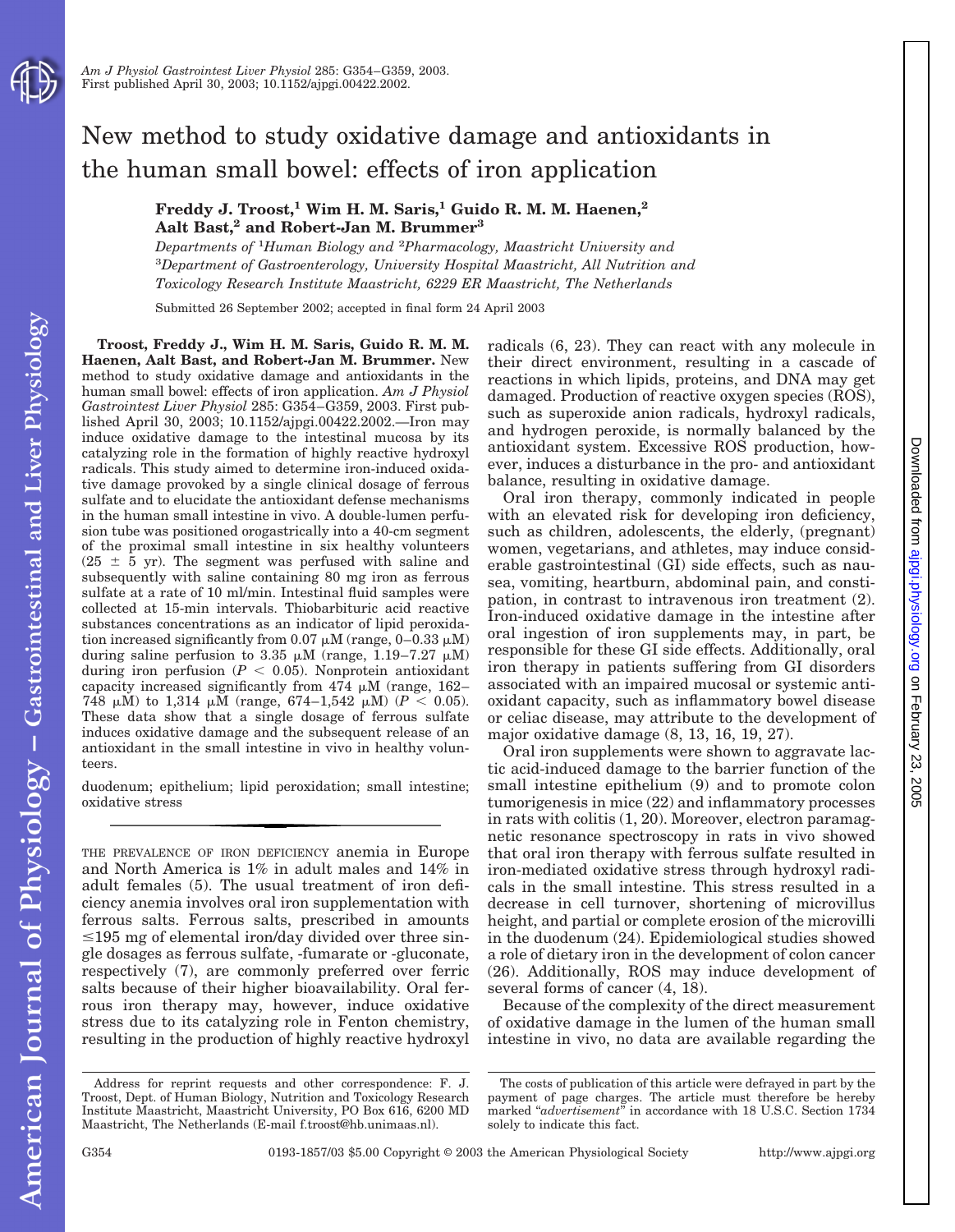effects of clinically prescribed amounts of iron on oxidative damage in the human intestine in vivo. Also, little is known about the antioxidant defense mechanisms against ROS production in the intestine. For this purpose, we developed a perfusion technique to directly quantify oxidative damage and antioxidant capacity in vivo in the small intestine in healthy adults. This study aimed to determine iron-induced oxidative damage provoked by a single clinical dosage of ferrous sulfate in the small intestine in humans and to obtain more information about the antioxidant defense mechanisms in the human small intestine in vivo.

### **MATERIALS AND METHODS**

### *Subjects*

Six healthy nonsmoking volunteers  $(25 \pm 5 \text{ yr}, 3 \text{ males}, 3)$ females) without a history of a GI disorder participated in the present study. Volunteers were in good physical health at the time of participation as checked by medical interview. All subjects gave their written informed consent before participation. The study protocol was approved by the Ethics Committee of the University Hospital Maastricht, Maastricht, The Netherlands.

#### *Protocol*

American Journal of Physiology - Gastrointestinal and Liver Physiology

After an overnight fast, a perfusion catheter was ingested orogastrically by each volunteer. The catheter consisted of three silicon tubes connected to a rubber balloon on the distal end of the catheter. One of the tubes called the sample port had three small openings at 5 cm proximal of the distal end of the catheter to enable fluid sampling from the small intestine at the level of the distal end of the catheter. The other two tubes were connected in an open loop with the balloon to enable fluid and air transport in and out of the balloon. A fourth lumen had a single opening at 45 cm from the distal end. This port, referred to as the perfusion port, served to administer a test solution directly into the duodenum.

After installation of the catheter tip into the stomach, the rubber balloon was filled with 1.5 ml of mercury. Subjects were instructed to remain in the supine position on the right hand side with the upper body lifted 45° and the feet raised 20 cm until the balloon entered the duodenum. Positioning of the catheter was checked with continuous pH-registration at the tube tip. When the pH shifted from low  $(-1-2.5)$  to  $-4-6$ , the mercury was aspirated and the balloon was subsequently inflated with 15 ml of air. Subjects were instructed to stay in the supine position on the back with the upper body lifted 45°. The catheter propagated subsequently by the peristaltic movements of the GI tract. Catheter positioning was successful when the perfusion port was placed  $\sim$  5–10 cm distally from the pylorus. This was checked by a second pH-registration channel, which was located at 5 cm proximal from the perfusion port. After positioning, the balloon was deflated to stop it from progressing in the GI tract. Throughout the experiment, the pH of the second pH channel was continuously registered to ensure proper positioning of the perfusion port. After the perfusion experiment, subjects removed the catheter by pulling it gently.

Via the perfusion port, a saline solution was injected at 10 ml/min during 195 min. This period was necessary to reach steady-state conditions as was observed in pilot experiments (data not shown). Subsequently, a 300-ml saline solution containing 80 mg elemental iron as ferrous sulfate (Merck, Darmstadt, Germany) was perfused at 10 ml/min during 30 min. Finally, a saline solution was perfused again for 60 min to rinse out the iron solution and intestinal secretions.

Intestinal fluid samples were obtained by using the lever properties of the catheter. After an initial adaptation period of 195 min, intestinal fluid content was levered through the sample lumen into a beaker placed in melting ice. Intestinal fluid excretions were pooled over 15-min intervals and stored at  $-80^{\circ}$ C until analysis.

#### *Biochemical Analysis of Intestinal Fluid Samples*

*Thiobarbituric acid reactive substances assay.* The determination of thiobarbituric acid reactive substances (TBARS) was based on the formation of a colored adduct of malondialdehyde (MDA) with 2-thiobarbituric acid (TBA). A 100  $\mu$ l sample was added to 900  $\mu$ l of a reagent [containing 0.12 M TBA, 0.32 M *o*-phosphoric acid, 0.68 mM butylated hydroxytoluene (BHT), and 0.01% (mass/vol) EDTA]. The mixture was incubated for 1 h at 100°C in a water bath. After cooling, the MDA-products were extracted with 500  $\mu$ l butanol. Then  $30 \mu$ l of the butanol layer were injected on an HPLC system (Agilent, Palo Alto, CA) equipped with a fluorescence detector, set on an excitation wavelength of 532 nm and an emission wavelength of 553 nm, and a Nucleosil C18 column  $(150 \times 3.2 \text{ mm})$  particle size 5  $\mu$ m (Supelco, PA). Samples were eluted with 65% (vol/vol) 25 mM PBS (pH 4.8) and 35% (vol/vol) methanol. A calibration curve was constructed by using malonaldehyde bis(diethylacetal) as standard.

*Antioxidant capacity assay.* The antioxidant capacity assay was carried out as described previously (24a) with some modifications. The 2,2-azinobis-(3-ethylbenzthiazoline-bsulfonate  $(ABTS^{-+})$  was produced by incubating a solution of 0.23 mM ABTS and 2.3 mM 2,2-azobis-(2-amidinopropane) hydrochloric acid (ABAP) in 100 mM sodium phosphate buffer pH 7.4 at 70°C until the absorption of the solution at 734 nm was between 0.680 and 0.720. Deproteination was done by mixing the sample with an equal volume of a solution of 10% (wt/vol) TCA. In the reaction of antioxidants with the blue/green  $ABTS^{-+}$ , the blue/green color disappears. This decolorization after 5 min is determined spectrophotometrically at 734 nm. The reduction in absorbance is related to that of Trolox, a synthetic, hydrophilic vitamin E analog, which gives the Trolox equivalent antioxidant capacity (TEAC) value. The TEAC value is calculated as molar Trolox equivalents of the sample.

*Glutathione assay.* Total glutathione was determined by using the recycling method  $(25)$ . To 50  $\mu$ l of a 100  $\mu$ l sample of a 0.4 mM NADPH/0.3 mM 5,5-dithiobis(2-nitrobenzoic acid) solution in 143 mM PBS (pH 7.4) containing 6.3 mM EDTA, is added in a 96-well plate. The reaction is then started by adding 50  $\mu$ l of a solution containing 4 U/ml glutathione reductase. The increase of the absorption  $(\Delta A)$ min) is followed for 2 min at 405 nm. The  $\Delta A/\text{min}$  of the samples is compared with that of the calibrators and the concentration of total glutathione is calculated.

*Uric acid assay.* Uric acid was determined in ultra filtrates by using an HPLC method described previously (15) with minor modifications. The sample was filtered over a 3-kDa filter unit (Centrex UF 0.5; Schleicher & Schuell, Dassel, Germany) by centrifugation for 45 min at 14,000 *g* and 4°C. Then 25  $\mu$ l of the filtrates was analyzed on the HPLC. The system (Agilent) consisted of a Hypersil BDS C-18 endcapped column  $(125 \times 4 \text{ mm})$ , particle size 5  $\mu$ m (Agilent), with a mobile phase of 5 mM sodium phosphate buffer (pH 3.3). Detection was performed by using a variable wavelength detector set on a wavelength of 292 nm. Concentra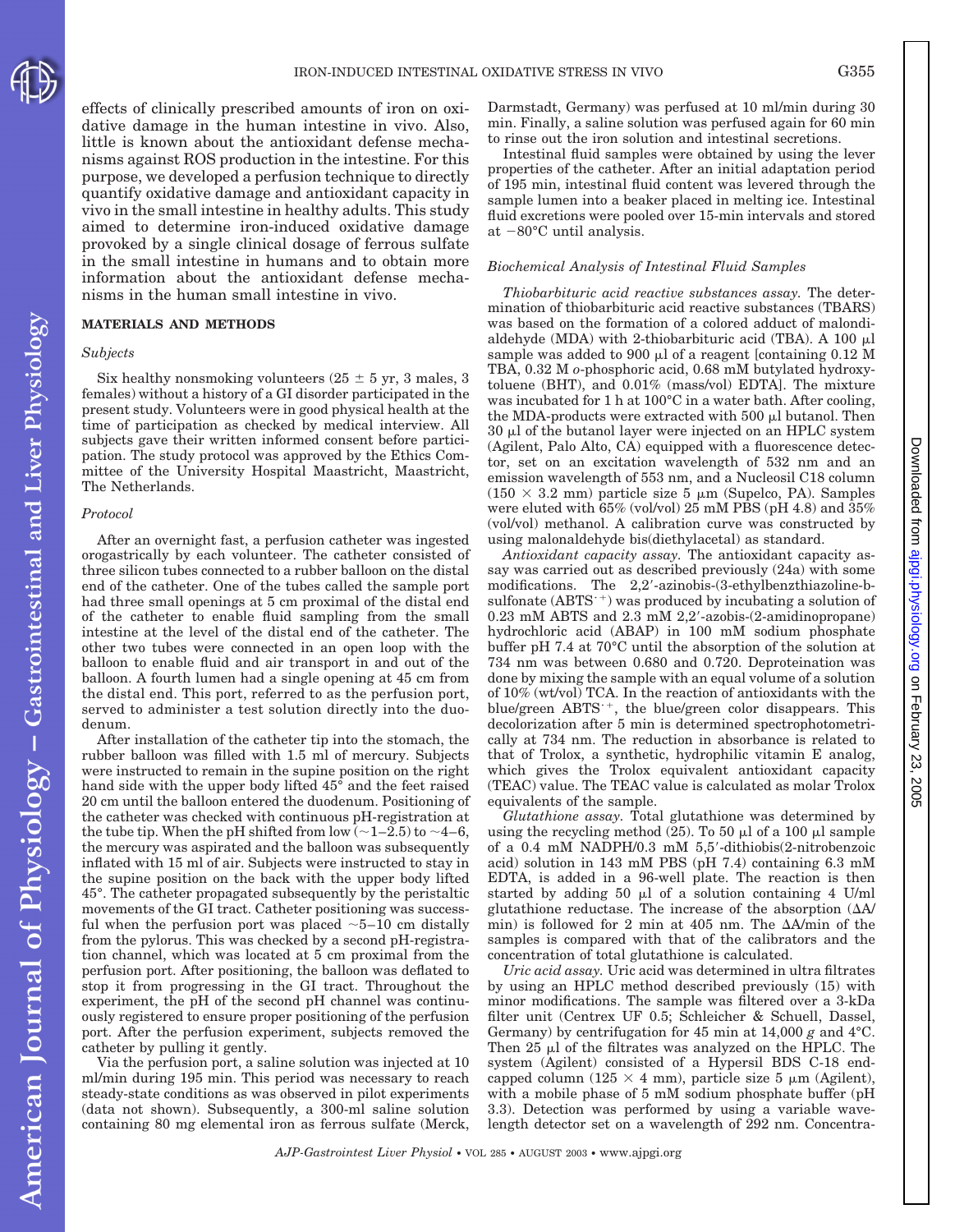tions of uric acid were calculated by using a calibration curve of uric acid.

### *Statistics*

Differences were assessed by univariate ANOVA using SPSS version 10.0 software. Differences were regarded as significant when  $P < 0.05$ . Multiple comparisons, used to localize time differences, were adjusted with the least significant difference.

### **RESULTS**

American Journal of Physiology - Gastrointestinal and Liver Physiology

One to two hours after ingestion of the catheter, the distal end of the catheter entered the duodenum. Catheter positioning was completed within 5 to 8 h in all volunteers.

TBARS levels were significantly higher at 15, 30, 45, and 60 min after the start of the ferrous sulfate perfusion compared with the baseline level measured at *t*  $0 (P < 0.05)$  and returned to baseline levels after 90 min (Fig. 1).

The TEAC of the intestinal fluid was significantly higher at 30 and 45 min after the start of the ferrous sulfate perfusion compared with the baseline level measured at  $t = 0$  ( $P < 0.05$ ) (Fig. 2).

Median alkaline phosphatase concentrations of the perfusate samples did not differ significantly between  $t = 0$  and  $t = 30$  min (502  $\pm$  377 and 510  $\pm$  363 U/l, respectively).

Uric acid concentrations of the perfusate samples were not significantly different from baseline during the first 75 min after the start of the ferrous sulfate perfusion (Table 1). At  $t = 90$ , uric acid was statistically lower than baseline values  $(P < 0.05)$ .

Glutathione concentrations in the perfusate samples were under the detection limit of the equipment  $(< 0.10 \mu M).$ 



Fig. 1. Thiobarbituric acid reactive substances (TBARS) concentrations in intestinal perfusion samples, collected over 15-min intervals after perfusion of a 40-cm segment in the proximal small intestine in 6 subjects. Baseline values at  $t = 0$  were obtained during saline perfusion. Subsequently, saline containing 80 mg elemental iron as ferrous sulfate was perfused for 30 min. Finally, saline was perfused for 60 min at 10 ml/min (means  $\pm$  SE; differences vs.  $t = 0$  tested with ANOVA;  $*P < 0.05$ ).



Fig. 2. Antioxidant capacity in intestinal perfusion samples, collected over 15-min intervals after perfusion of a 40-cm segment in the proximal small intestine in 6 subjects. Baseline values at  $t = 0$ were obtained during saline perfusion. Subsequently saline containing 80 mg elemental iron as ferrous sulfate was perfused for 30 min. Finally saline was perfused for 60 min at 10 ml/min (means  $\pm$  SE; differences vs.  $t = 0$  tested with ANOVA;  $*P < 0.05$ ).

#### **DISCUSSION**

The present study clearly shows that iron ingestion in vivo induces intestinal oxidative damage as indicated by the occurrence of lipid peroxidation. The magnitude of the TBARS concentration in the intestinal fluid samples as a result of iron ingestion was remarkably high. The TBARS assay was applied to estimate MDA concentration, which is an end product of lipid peroxidation. MDA is a well-accepted parameter of oxidative damage (10). However, it is not specifically produced as a result of free radicals attack, but may be formed during the ex vivo sample incubation stage. To prevent formation of MDA ex vivo, the chain-breaking antioxidant BHT was added. The ability of BHT to prevent TBARS formation during the analytical assay was checked in ex vivo experiments with intestinal fluid samples. In these experiments, we observed an instantaneous rise in TBARS formation on iron addition, but BHT was effective in preventing TBARS formation during the assay. Other possible analytical shortcomings of the conventional TBARS-assay are resolved by the use of the applied HPLC technique (11). Therefore, in the present study TBARS provides an accurate indicator of oxidative damage in vivo. The

Table 1. *Uric acid concentrations in intestinal perfusion samples pooled over 15-min periods*

| Time, min | Uric acid, $\mu$ M |
|-----------|--------------------|
| $\theta$  | $37.9 \pm 15.6$    |
| 15        | $34.4 \pm 15.7$    |
| 30        | $32.5 \pm 12.6$    |
| 45        | $27.1 \pm 8.2$     |
| 60        | $25.2 \pm 4.8$     |
| 75        | $28.7 \pm 8.7$     |
| 90        | $26.9 \pm 10.2$    |

Values are means  $\pm$  SD;  $n = 6$ .

*AJP-Gastrointest Liver Physiol* • VOL 285 • AUGUST 2003 • www.ajpgi.org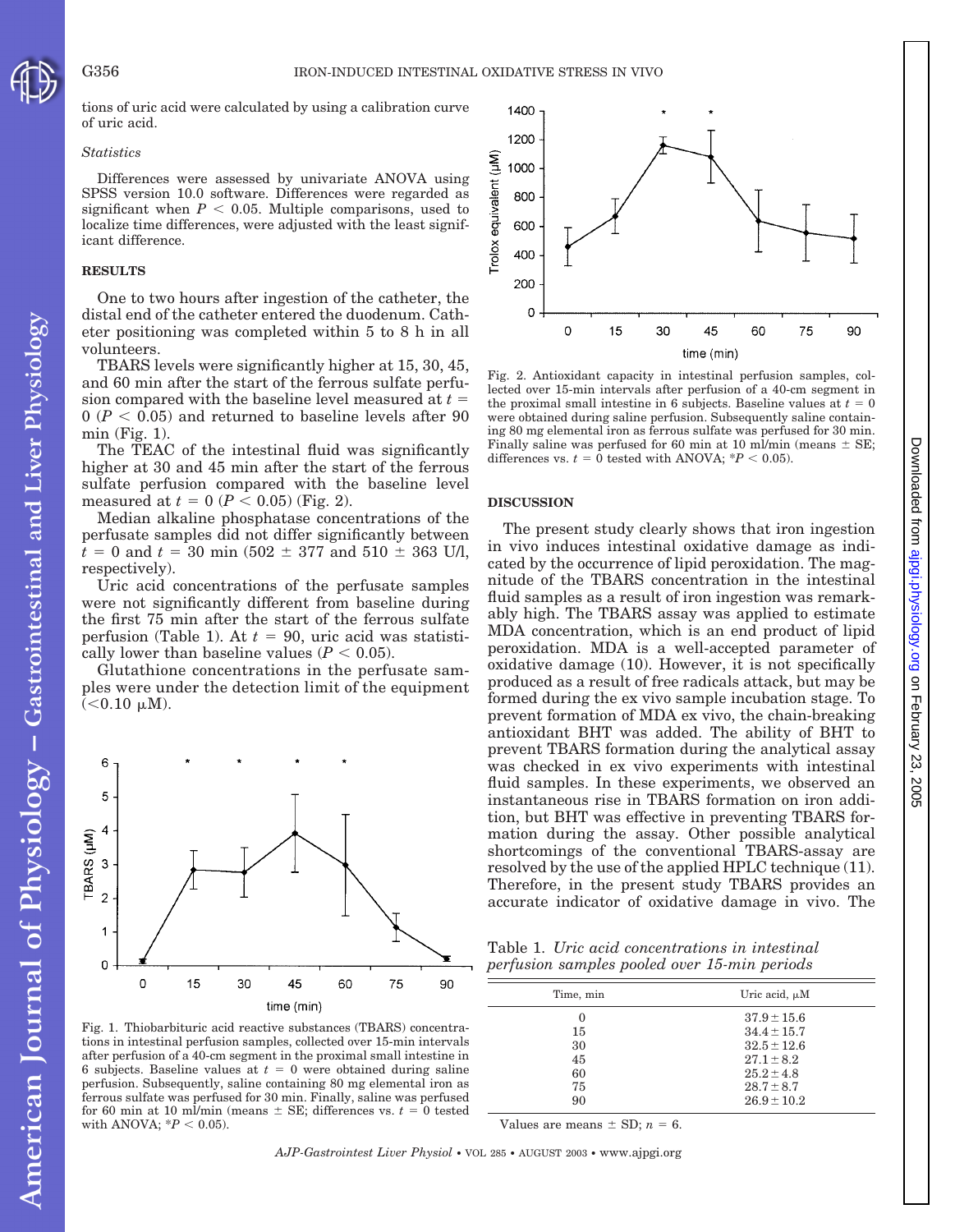American Journal of Physiology - Gastrointestinal and Liver Physiology

finding that antioxidant capacity increases in the lumen of the small intestine after an oxidative challenge has not been described previously. The rapid and massive increase in antioxidant capacity of the intestinal fluid samples indicates a powerful defense mechanism of the small intestine against exogenous oxidants.

TBARS concentrations in the intestinal fluid samples after the iron challenge are roughly 3–5 times higher than those observed in plasma in healthy adults. This is a highly interesting finding in the view of the dilution of the intestinal fluid samples. In pilot experiments, we measured the dilution of the intestinal fluid with the saline or saline/iron solution in the intestinal segment by the addition of an inert marker, lactulose, to the ingoing solution and subsequent measurement of the lactulose concentration in the perfusate samples. A dilution of  $\sim$ 100-fold was found in all samples. This dilution was constant throughout the experiment (data not shown). In view of the fact that sample dilution did not change during the experiment, independently of the presence or absence of iron, intestinal fluid dilution did not interfere with the results of the study and hence, was not measured in the present study.

On average,  $\sim$ 15 mg of iron is present in the daily diet. Approximately 2.5 mg iron entering the intestine will be absorbed. Approximately 1% of the dietary iron remains in the lumen in a form likely to participate in free radical generation. During oral iron therapy in adults using dosages of 60–195 mg iron/day, this proportion remains the same, resulting in a much larger amount of iron available for Fenton reactions. During Fenton chemistry, ferrous iron catalyzes the formation of hydroxyl radicals in the presence of superoxide anion radicals and hydrogen peroxide, both produced as a result of normal metabolism. Hydroxyl radicals are highly reactive and can inflict damage to any biologic molecule in its direct environment. The free electron can transfer to another molecule and hence, initiate a cascade of damaging reactions. Previously, it was shown that the free radical generating capacity from feces in healthy volunteers was markedly increased after iron supplementation (19 mg/day iron as ferrous sulfate for 14 day) (14). However, this was measured in fecal samples ex vivo in an in vitro assay. This does not necessarily reflect the conditions from the present study in which the true effects of iron ingestion in the small intestine in vivo were investigated. The results of the present study confirm the finding that iron ingestion leads to an increase in free radical production in the gut. The model used in the present study mimics ingestion of an oral iron supplement, which dissolves in the gastric juice and is subsequently released gradually into the small intestine.

From the data (Fig. 1) it is clear that oxidative damage occurs immediately after iron administration into the small intestine. This damage continues during saline perfusion after the ferrous sulfate perfusion. This is likely due to the low perfusion flow in the experimental setup. After discontinuation of the iron perfusion, it takes some time to rinse out all of the iron and the intestinal juices secreted during the iron perfusion from the small intestine. After 60 min of saline perfusion, no iron-induced rise in TBARS is observed in the intestinal fluid samples anymore. These data are in line with those of a rat study in which it was shown that high dosages of iron supplements induce lipid peroxidation in the colon (21). Any effects of iron supplements in the small intestine were not investigated in that study.

The lipid peroxidation observed in the present study preceded a marked rise in TEAC (Fig. 2). From this, it may be concluded that iron-induced oxidative stress induces the release of an antioxidative component in the small intestine. As for the TBARS concentrations, the TEAC values are also remarkably high, especially in view of the previously mentioned dilution of the intestinal fluid samples with the ingoing solution. The data of the present study indicate that a powerful physiological mechanism in the small intestine protects against iron-induced oxidative damage. In view of the fast release of the antioxidant(s), it is unlikely that the iron-induced oxidative damage directly induced production of an antioxidative agent, which is subsequently released into the lumen. It is more likely that an antioxidant already present in a storage compartment in the small intestine was released on oxidative damage. In the present study, all samples were completely deproteinized during the TEAC assay. Sample deproteination is routine practice during the TEAC assay to reduce the analysis of variance. In pilot experiments, we observed that sample deproteination did not affect the average TEAC values compared with duplicate nondeproteinized samples. Hence, the high antioxidant capacity was exclusively caused by a nonprotein species. This excludes a role for enzymatic antioxidants or metallothionines in the observed rise in antioxidant capacity.

The rise in TEAC might be explained by lysis of epithelial or mucosal cells. If the membranes of intact cells were disrupted, its cellular content was excreted into the lumen. As a result, the antioxidant capacity would predominantly originate from the cytosolic antioxidant capacity of the epithelial cells. However, this would have been accompanied by a rise in total alkaline phosphatase, which we did not observe. Also, removal of intact epithelial cells present in the intestinal fluid samples by centrifugation did not significantly affect the antioxidant capacity of the samples (data not shown). This suggests that the strong rise in TEAC after iron-induced oxidative stress was not due to cell lysis but was brought about by a specific antioxidant mechanism.

Data regarding the nonprotein antioxidant capacity of the small intestine are scarce. It was shown in a rat study (17) that the small intestine has a powerful reducing capacity, which is protective against triglyceride hydroperoxides. The underlying mechanism or the site of action (luminal, mucosal, or epithelial) was not identified. In the present study, glutathione and uric acid were determined in the intestinal fluid samples in an attempt to identify the origin of the rise in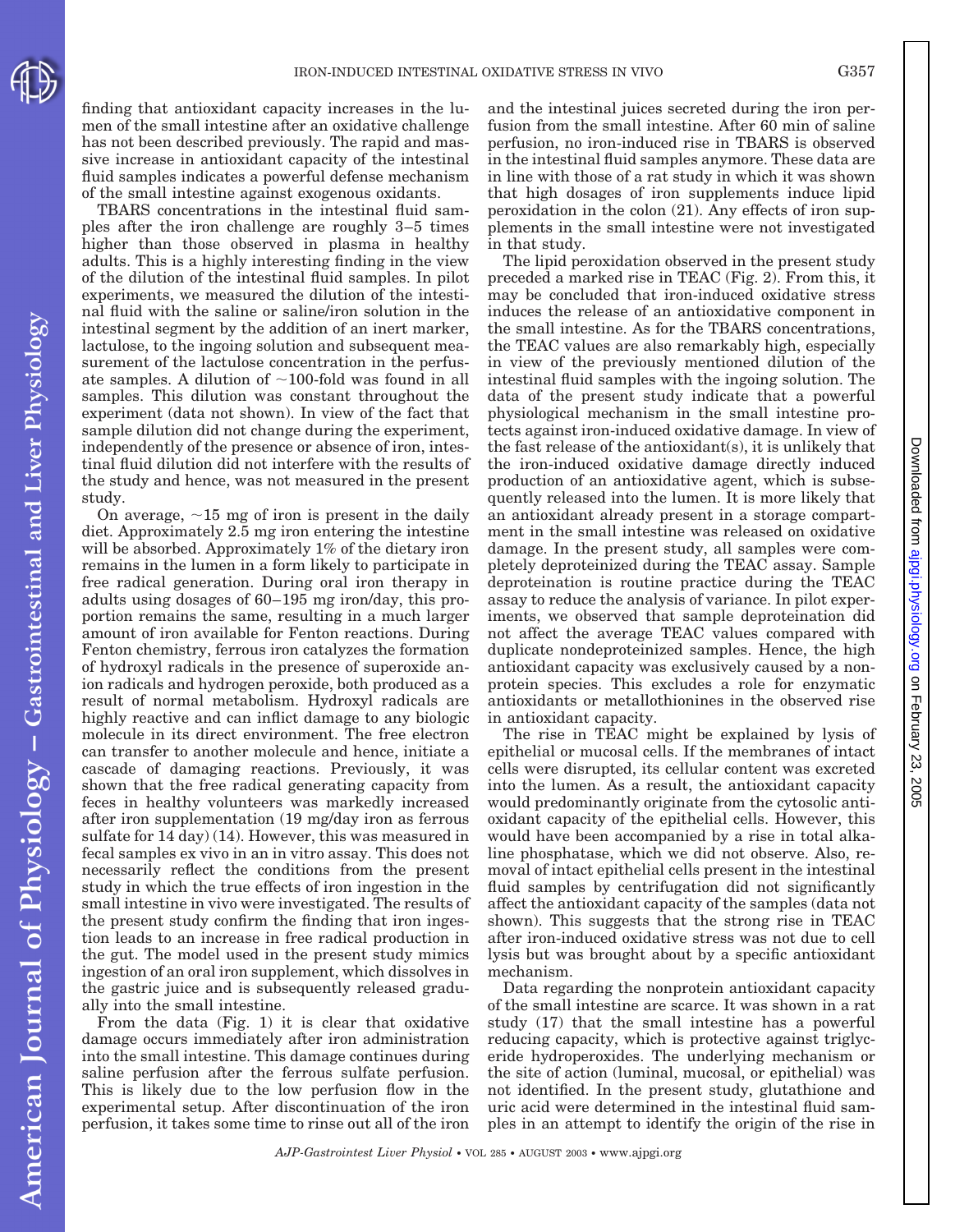lenge in the present study. The perfusion model to investigate oxidative stress American Journal of Physiology - Gastrointestinal and Liver Physiology and antioxidant capacity in the human small intestine enabled us to determine the effects of a prooxidative agent over a standardized segment of the small intestine. A major advantage of the technique is the rather noninvasive protocol of the catheter positioning, because this occurred using normal peristaltic movements. The technique is applicable to healthy volunteers as well as patients. The perfusion technique can only be used to study a limited segment of the proximal small intestine. Hence, results may not be directly extrapolated to the entire small intestine. However, due to a decreasing nutrient concentration along the small intestine, nutrient-associated oxidative damage probably takes place predominantly in the proximal small intestine. The rate of perfusion needs to be as low as possible to avoid effects of the perfusion experiment on normal functioning of the small intestine. Because of the low perfusion flow, it is not possible to monitor acute, short-term responses in the small intestine. Additionally, sampling occurs at 15-min intervals to ensure sufficient sample collection during each collection interval. The perfusion technique provides the unique feature to study oxidative damage and antioxidant capacity in secretions of the small intestine in vivo in humans under strictly standardized conditions. This model is applicable to a variety of intestinal disorders associated with a disturbance in the equilibrium between oxidative stress and the antioxidant defense network. Increased oxidative stress occurs in acute and chronic inflammation, certain drugs, and nutrients. Decreased antioxidant capacity may be present in disorders of mucosal integrity and chronic malabsorption disorders associated with antioxidant deficiencies (8). A disturbance in the equilibrium between oxidative stress and the antioxidant defense network in the small intestine may be an important factor in the pathophysiology of these disorders. Additionally, the perfusion technique can be used to evaluate the efficiency of nutritional antioxidant interventions in restoring a sufficient antioxidant network against oxidative attack in the small intestine.

Iron ingestion induced Fenton-driven oxidative stress in the human small intestine, followed by a massive rise in total antioxidant capacity in the lumen. This rise may reflect the release of a powerful, yet unidentified, nonprotein antioxidant. Future work should focus on identification of this antioxidant and on the possibilities to increase the antioxidant capacity

antioxidant capacity after iron perfusion. Due to the intestinal fluid dilution by the perfusing solution, glutathione concentrations were below the detection threshold of the equipment used. Uric acid, a powerful antioxidant present in lung- and intestine epithelial lining fluid (12), was present in low amounts not affected by the iron intervention. Vitamin C, present in low amounts in most samples, did not show a correlation with antioxidant capacity (data not shown). Hence, neither of these antioxidants was responsible for the rise in antioxidant capacity after the iron chalagainst oxidative stress with nutritional interventions in disorders related to a high intestinal oxidative stress or a low intestinal antioxidant defense network.

#### **REFERENCES**

- 1. **Aghdassi E, Carrier J, Cullen J, Tischler M, and Allard JP.** Effect of iron supplementation on oxidative stress and intestinal inflammation in rats with acute colitis. *Dig Dis Sci* 46: 1088– 1094, 2001.
- 2. **Al-Momen AK, al-Meshari A, al-Nuaim L, Saddique A, Abotalib Z, Khashogji T, and Abbas M.** Intravenous iron sucrose complex in the treatment of iron deficiency anemia during pregnancy. *Eur J Obstet Gynecol Reprod Biol* 69: 121–124, 1996.
- 4. **Blakeborough MH, Owen RW, and Bilton RF.** Free radical generating mechanisms in the colon: their role in the induction and promotion of colorectal cancer? *Free Radic Res Commun* 6: 359–367, 1989.
- 5. **DeMaeyer E and Adiels-Tegman M.** The prevalence of anaemia in the world. *World Health Stat Q* 38: 302–316, 1985.
- 6. **Fodor I and Marx JJ.** Lipid peroxidation of rabbit small intestinal microvillus membrane vesicles by iron complexes. *Biochim Biophys Acta* 961: 96–102, 1988.
- 7. **Frewin R, Henson A, and Provan D.** ABC of clinical haematology. Iron deficiency anaemia. *BMJ* 314: 360–363, 1997.
- 8. **Geerling BJ, Badart-Smook A, Stockbrugger RW, and Brummer RJ.** Comprehensive nutritional status in patients with long-standing Crohn disease currently in remission. *Am J Clin Nutr* 67: 919–926, 1998.
- 9. **Gonzalez PK, Doctrow SR, Malfroy B, and Fink MP.** Role of oxidant stress and iron delocalization in acidosis-induced intestinal epithelial hyperpermeability. *Shock* 8: 108–114, 1997.
- 10. **Hageman JJ, Bast A, and Vermeulen NP.** Monitoring of oxidative free radical damage in vivo: analytical aspects. *Chem Biol Interact* 82: 243–293, 1992.
- 11. **Halliwell B and Chirico** Lipid peroxidation: its mechanism S, measurement, and significance. *Am J Clin Nutr* 57: 715S–724S; discussion 724S–725S, 1993.
- 12. **Karasawa Y, Ishi IT, and Kubota T.** Absorption and metabolism of purines by the small intestine of the chicken. *Comp Biochem Physiol A* 99: 235–240, 1991.
- 13. **Lih-Brody L, Powell SR, Collier KP, Reddy GM, Cerchia R, Kahn E, Weissman GS, Katz S, Floyd RA, McKinley MJ, Fisher SE, and Mullin GE.** Increased oxidative stress and decreased antioxidant defenses in mucosa of inflammatory bowel disease. *Dig Dis Sci* 41: 2078–2086, 1996.
- 14. **Lund EK, Wharf SG, Fairweather-Tait SJ, and Johnson IT.** Oral ferrous sulfate supplements increase the free radicalgenerating capacity of feces from healthy volunteers. *Am J Clin Nutr* 69: 250–255, 1999.
- 15. **Lux O, Naidoo D, and Salonikas C.** Improved HPLC method for the simultaneous measurement of allantoin and uric acid in plasma. *Ann Clin Biochem* 29: 674–675, 1992.
- 16. **Marx JJ and van Asbeck BS.** Use of iron chelators in preventing hydroxyl radical damage: adult respiratory distress syndrome as an experimental model for the pathophysiology and treatment of oxygen-radical-mediated tissue damage. *Acta Haematol* 95: 49–62, 1996.
- 17. **Mohr D, Umeda Y, Redgrave TG, and Stocker R.** Antioxidant defenses in rat intestine and mesenteric lymph. *Redox Rep* 4: 79–87, 1999.
- 18. **Nelson RL, Yoo SJ, Tanure JC, Andrianopoulos G, and Misumi A.** The effect of iron on experimental colorectal carcinogenesis. *Anticancer Res* 9: 1477–1482, 1989.
- 19. **Odetti P, Valentini S, Aragno I, Garibaldi S, Pronzato MA, Rolandi E, and Barreca T.** Oxidative stress in subjects affected by celiac disease. *Free Radic Res* 29: 17–24, 1998.
- 20. **Reifen R, Matas Z, Zeidel L, Berkovitch Z, and Bujanover Y.** Iron supplementation may aggravate inflammatory status of colitis in a rat model. *Dig Dis Sci* 45: 394–397, 2000.
- 21. **Rimbach G, Markant A, Most E, and Pallauf J.** Liver and colon oxidant status in growing rats fed increasing levels of dietary iron. *J Trace Elem Med Biol* 11: 99–104, 1997.

*AJP-Gastrointest Liver Physiol* • VOL 285 • AUGUST 2003 • www.ajpgi.org